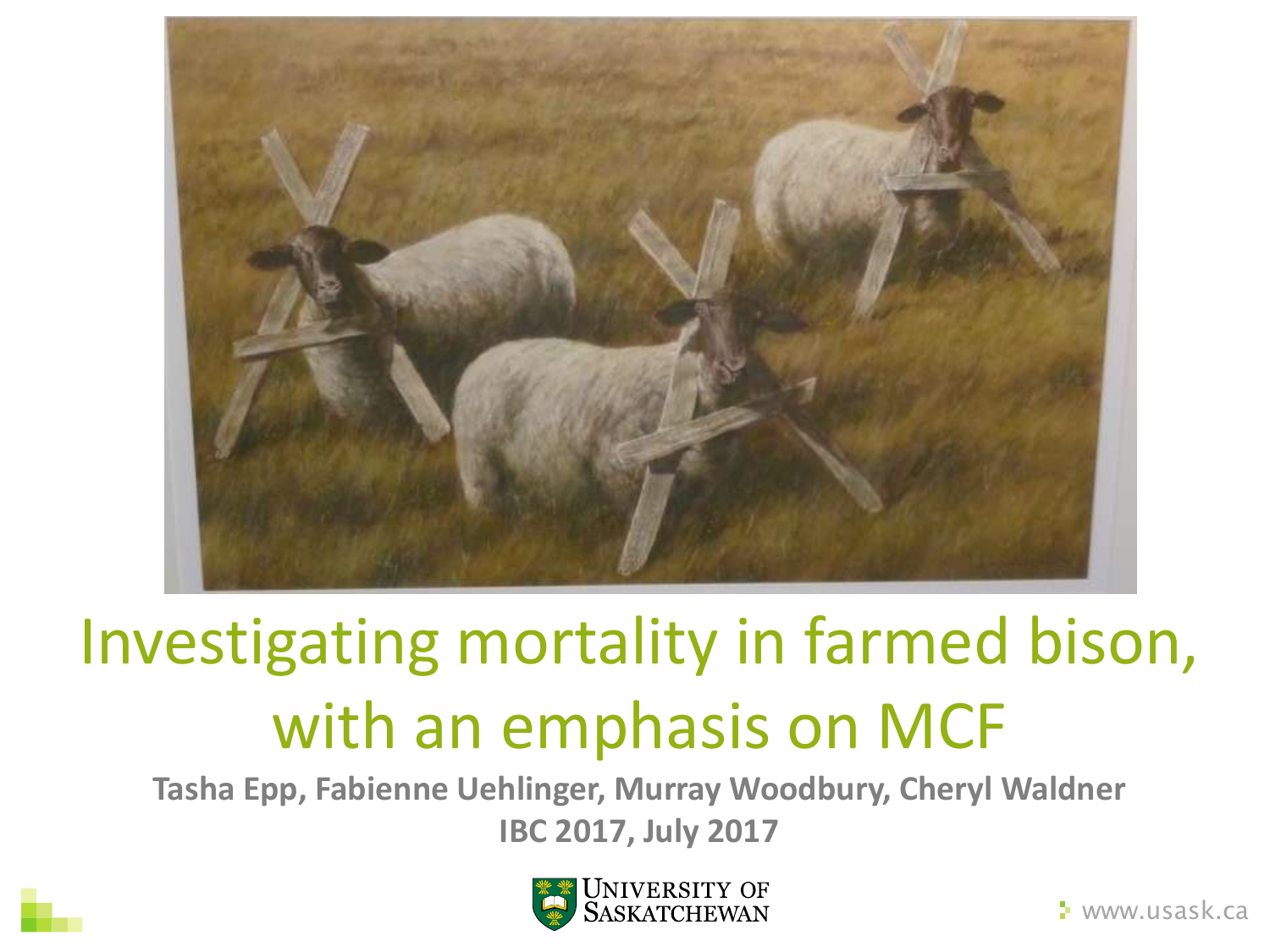

### Who, what, when, where?

WHO? Any animal that died or was euthanized for illness on farm was eligible for submission for necropsy.

WHEN and WHERE? Period 1 - December 1, 2012 and May 31, 2014 in Saskatchewan. Period 2 - July 2015 and December 2016 in Saskatchewan, Manitoba, Alberta and British Columbia.

WHAT? Processing of samples by the laboratory followed a standard protocol, with specific tests for MCF, mineral/vitamin panels, and mycoplasma. The case definition of a MCF death was any bison submitted for necropsy with a positive PCR test and histopathological evidence supporting a diagnosis of MCF, with or without specific clinical symptoms in the history (i.e. "found dead" was acceptable).





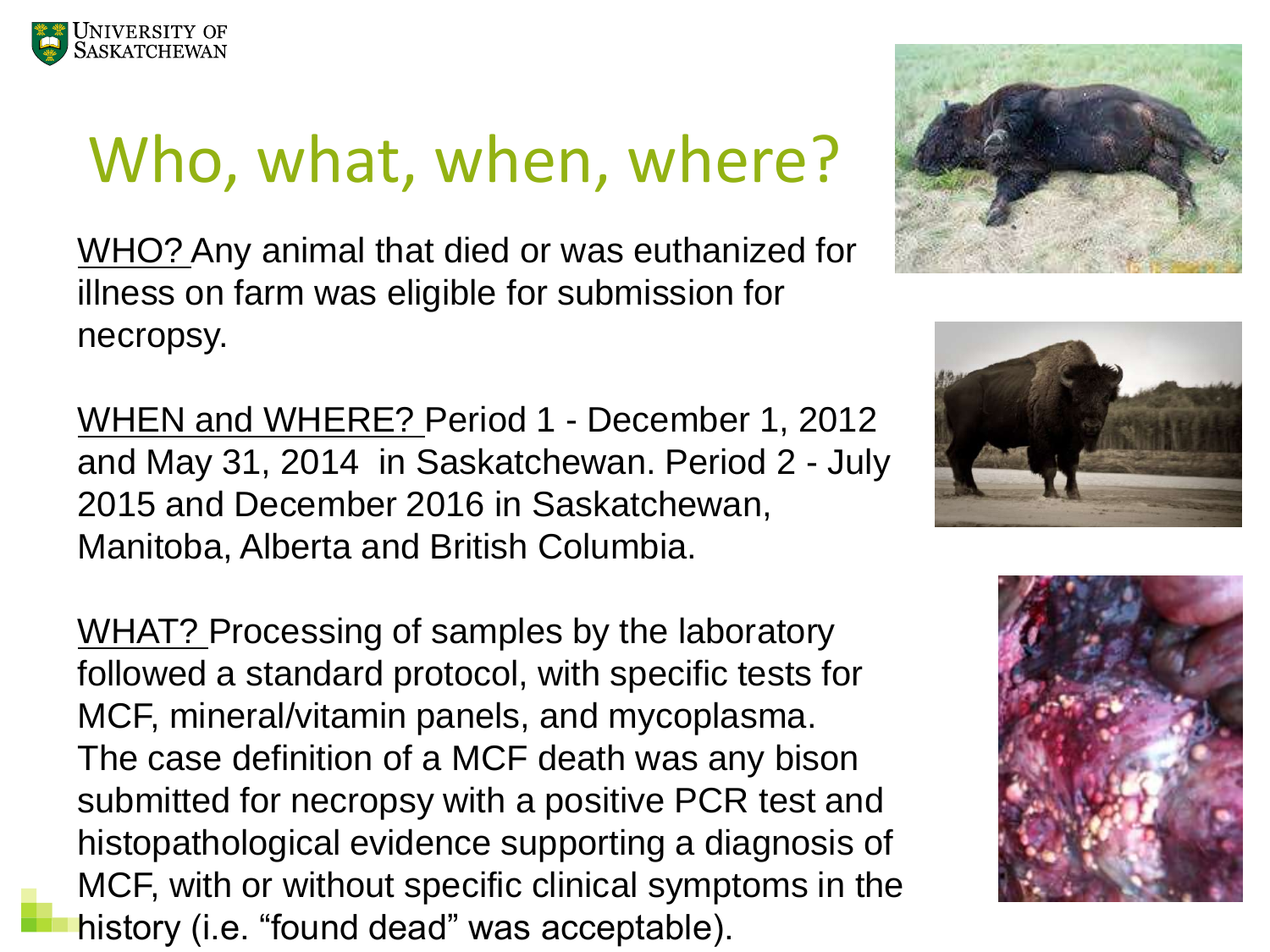## What do bison die from?



- Coccidia/Eimeria
- Clostridium perfringens, chauvoei
- **Ostertagia**

UNIVERSITY OF<br>SASKATCHEWAN

- Mycoplasma bovis
- MCF (OHV-2)
- Mannheimia haemolytica

#### Specific pathogens identified (Period 1):

- Actinobacillus lignieresii
- Archanobacterium pyogenes
- Mannheimia haemolytica
- Clostridia
- Coccidia
- **Ostertagia**
- MCF (OHV-2)

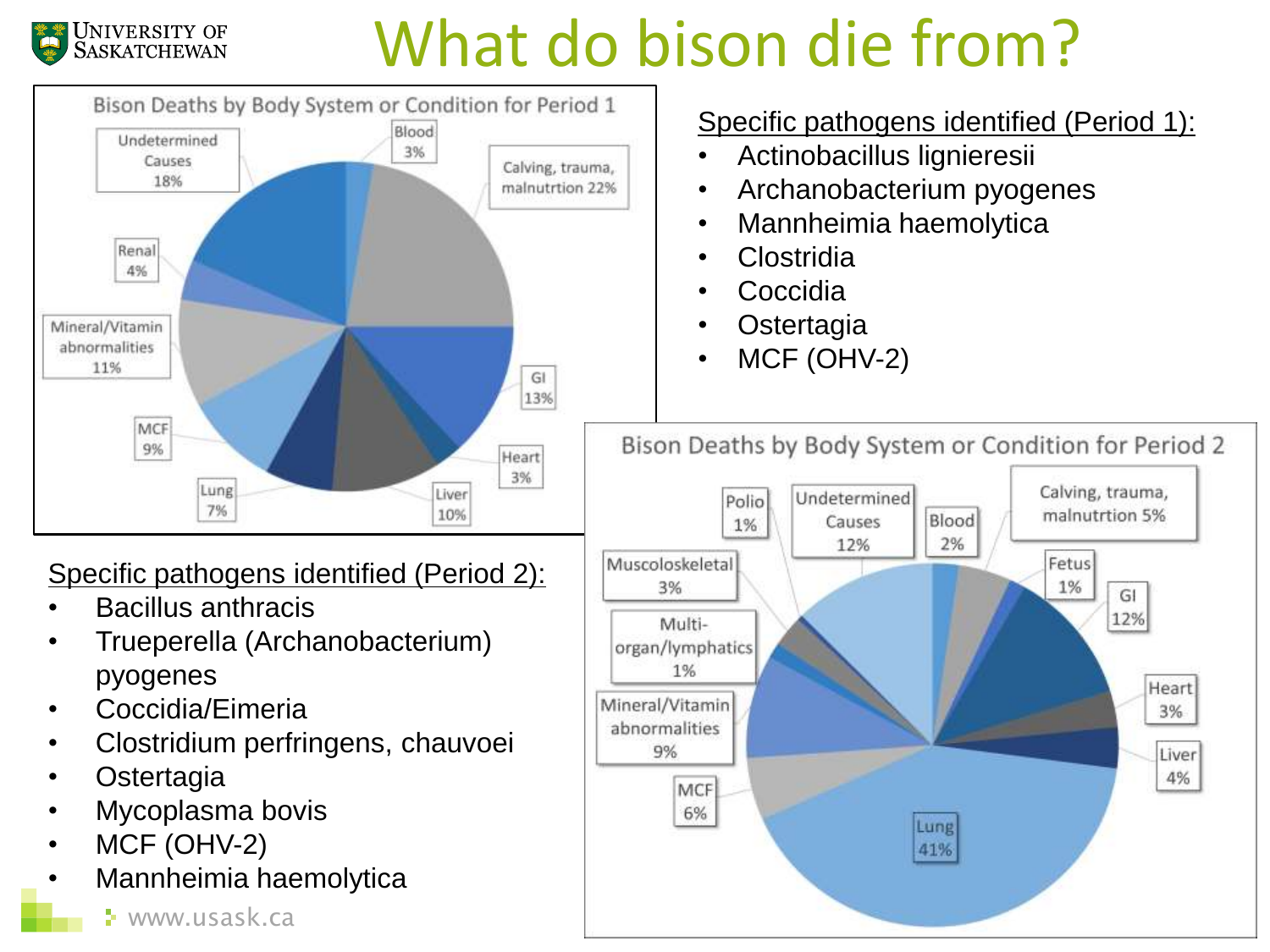

### Malignant Catarrhal Fever



| <b>Farms with</b><br><b>MCF deaths</b> | <b>Pre-2012</b><br>start | Dec 2012 -<br><b>May 2014</b> | <b>July 2015</b><br><b>-Dec 2016</b> | <b>Total</b><br><b>Herds</b>  |
|----------------------------------------|--------------------------|-------------------------------|--------------------------------------|-------------------------------|
| Sheep with 1<br>km                     | $\overline{2}$           | $\overline{2}$                | $4***$                               | 6 (Period 1),<br>9 (Period 2) |
| <b>Sheep within</b><br>$1 - 5.6$ km    | $\Omega$                 | $\overline{0}$                | $\overline{0}$                       | 9, 19                         |
| Sheep $> 5.6$<br><b>km</b>             | $\overline{0}$           | $\overline{0}$                | $\overline{0}$                       | 11, 18                        |
| <b>Total herds</b>                     | 26                       | 26                            | 42 (46)                              | 60(63)                        |

Average MCF Incidence Rate (within 1 km sheep) = 1.5 MCF deaths per 1000 bison/year